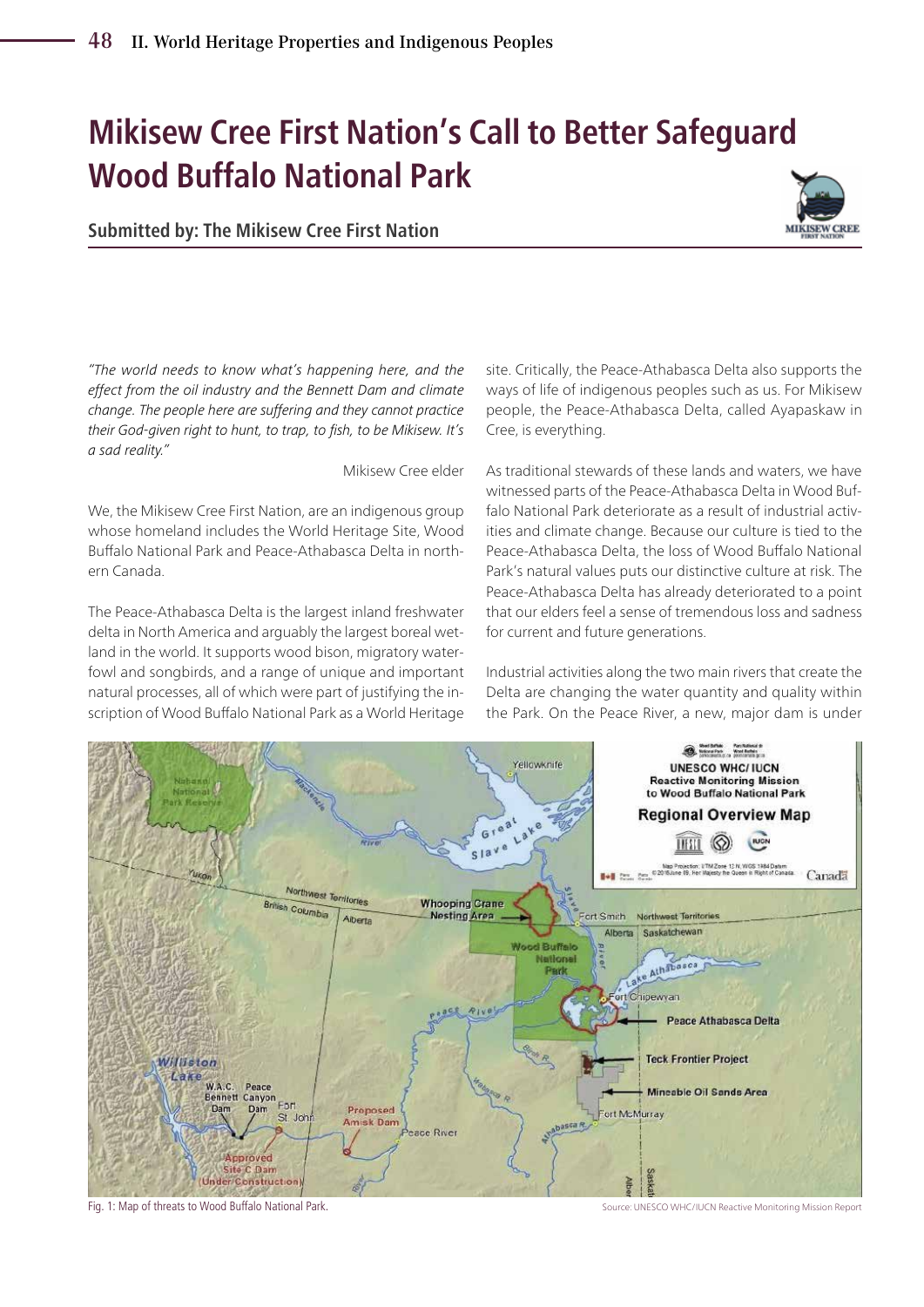construction, despite significant concern with deficiencies in its permitting process. Upstream on the Athabasca River is the oil sands region of Alberta, where an ever-increasing number of oil sands mines and large tailings ponds are located adjacent to that river. The largest oil sands mine ever to be proposed, and the first to be partially within a watershed that flows directly into the Peace-Athabasca Delta, has now gone through a hearing, where its impacts to Wood Buffalo National Park were considered, but no decision has yet been rendered.

Even though some of the largest industrial projects in North America are upstream of this World Heritage site and are known to have downstream effects, necessary legal safeguards and management measures for the Park's OUV are lacking. Weak regulatory protections, deficient information, problematic land use planning outside the Park and a lack of meaningful consultation with Indigenous peoples undermine protection of the Peace-Athabasca Delta.

Because of the ongoing failure of governments to respond to our requests for credible actions to manage the threats to the Peace-Athabasca Delta, in 2014 we turned to the World Heritage Committee, filing a petition to have Wood Buffalo National Park inscribed on the List of World Heritage in Danger. Our petition gained support from former Parks Canada officials, former park wardens, leading scientists and multiple indigenous groups and civil society organizations.

In 2015 the WHC requested that Canada invite a joint World Heritage Centre / IUCN Reactive Monitoring mission to review the impacts of development on the property. The first ever reactive monitoring mission took place in the fall of 2016, and the report was released in March 2017.

The Reactive Monitoring Mission confirmed that our concerns about the integrity of the Peace-Athabasca Delta are not "overstated" as Canada originally suggested. The mission characterized the scale of the threats to the natural and cultural heritage of the Peace-Athabasca Delta as "exceptional." The report identified concerns in three areas: longstanding and unresolved conflicts between Aboriginal Peoples and governmental and private sector actors; governance deficiencies, including but not limited to water management across jurisdictions, impact assessment and environmental monitoring; and the effects of observable and anticipated climate change.

The mission concluded that Canada should be given one opportunity to develop a structured and adequately funded response to 17 recommendations, in effect amounting to "major operations." Canada has drafted an Action Plan to restore Wood Buffalo National Park's ecology, which it will present to the World Heritage Committee in February of 2019.

Despite an early reluctance to accept the findings of the Reactive Monitoring Mission, Parks Canada has drafted an Action Plan that proposes actions that address the major requests of the RMM. We commend Canada for putting creative solutions forward. However, the Plan lacks significant details and commitments that will ensure that Actions will be implemented, and that ongoing scientific work will inform the current policies that have led to WB-NP's decline. We remain cautiously optimistic but are well aware of Canada's history of proposing grand actions that are not implemented. The Action Plan lacks clear details on implementation and resourcing, and despite the creation of some creative solutions, we are concerned that this Action Plan will remain more of a "plan to plan" with action pushed ever farther into the future.

The key issue affecting the Park is water management. Canada's federal structure and the transboundary nature of the issue mean that decisions regarding water management require coordination between several jurisdictions. The Action Plan outlines a proposed governance structure that will involve each of these jurisdictions and the affected Indigenous communities. If this governance body is to make decisions about water management, it must be empowered to do more than simply study issues and make recommendations to unnamed decisions makers. This governance body must have clear lines of communication to relevant decision-makers, and requirements for these decision-makers to report back to the committee and to the World Heritage Committee if they do not implement one of the committee's recommendations. This body must be able to make recommendations on water quantity and quality, particularly for major challenges that arise outside of the Park.

One of these major challenges is management of oil sands tailings. Currently, there are roughly 250 km<sup>2</sup> of tailings ponds in the Athabasca Oil Sands region, an area more than twice the size of Paris. Mikisew remain concerned that these massive industrial developments have significant impact on water quality and quantity, through potential leaking of the ponds into the Athabasca River, through altering the water balance of the River by replacing wetlands, and by the draw on water quantity when end pit lakes are filled towards the end of mine life. Provincial policies to manage tailings are insufficiently proscriptive, and don't consider the cumulative impact of several tailings impoundments on the Outstanding Universal Value of the Park.

Provincial jurisdictions have proposed several studies, including a cumulative risk assessment of tailings ponds, to inform their water management policies and their impacts on the OUV of WBNP. However, it remains unclear how these findings influence policies. Canada's implementation plan must stipulate when learnings from these studies will inform management.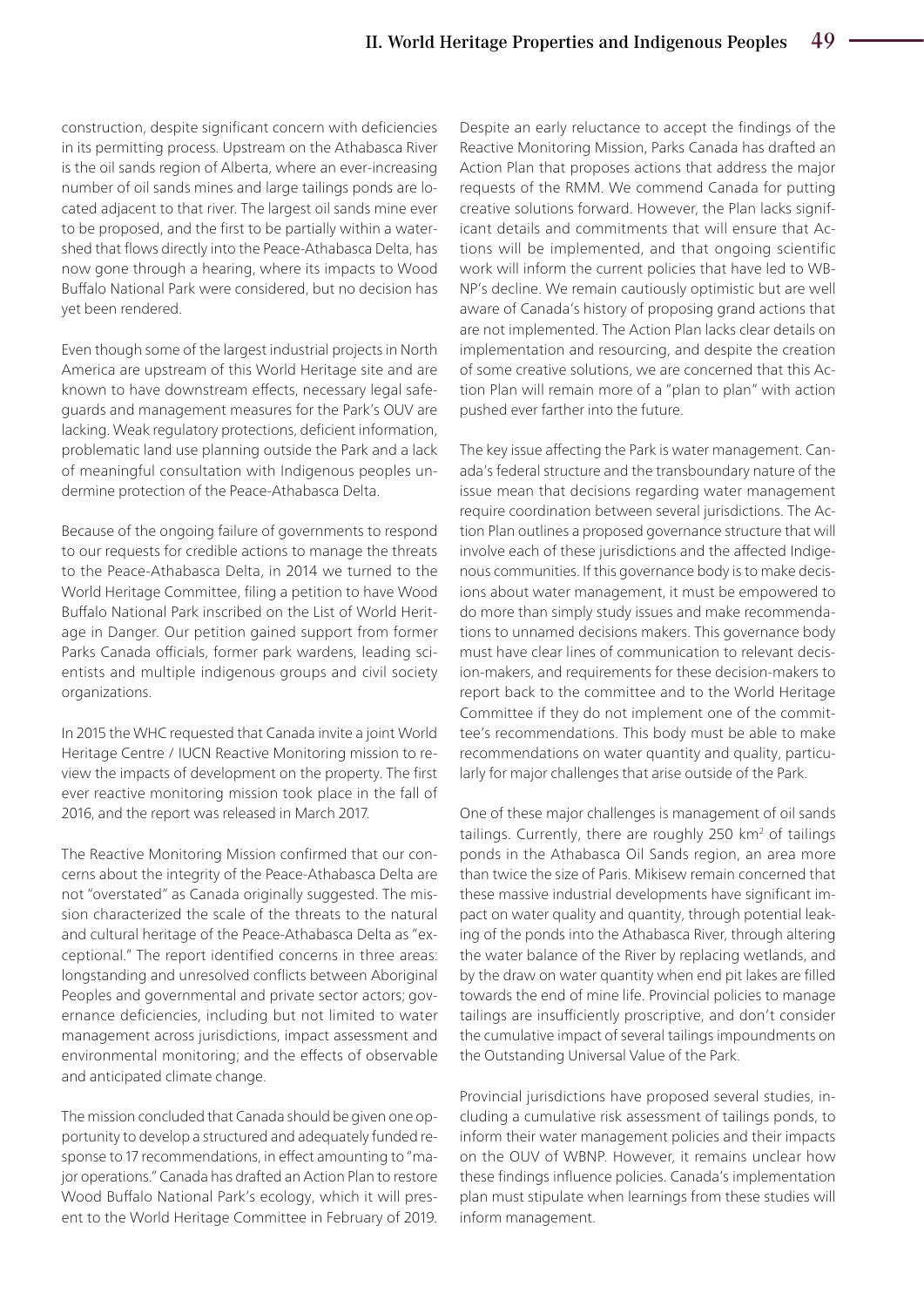### 50 II. World Heritage Properties and Indigenous Peoples

The Action Plan represents a crucial opportunity for provincial and federal jurisdictions to collaborate amongst themselves, and most importantly, with the eleven Indigenous communities who have deep cultural and historical ties to the Park. A key mechanism for achieving this is the creation of an institute to support local environmental monitoring, cultural transmission, and stewardship of the landscape. With Environment and Climate Change Canada, we have developed the concept for the Peace Athabasca Delta Institute; a collaborative centre of excellence for environmental monitoring and community-based monitoring. This innovative centre will be operated by the three Indigenous communities of the Peace Athabasca Delta: Mikisew Cree First Nation, Athabasca Chipewyan First Nation, and Fort Chipeywan Métis. It will support crucial scientific monitoring and research to support the Action Plan, as well as monitoring that addresses the information needs of the community. It will support community members' access to the land, cultural retention and empower them to make informed decisions about the landscape.

Given the new attention on the issues facing the Peace-Athabasca Delta and the fresh recommendations from the reactive Monitoring Mission for how to improve the management of these issues, 2019 is a potential turning point for Wood Buffalo National Park. Ultimately, to address the serious situation facing the Peace-Athabasca Delta, Canada must commit to fully implementing the Actions outlined in the Action Plan. They must work with jurisdictional partners to ensure delivery of Actions. They must work with Indigenous communities to improve relationships, understanding

of the Park, and support implementation. They must maintain the momentum gained over the last four years of intensive work to ensure that once the focus of the world moves away, the commitment to change doesn't wane. The World Heritage Committee's decision in 2019 regarding Wood Buffalo National Park will be important for determining whether this comes to pass.

We call for the World Heritage Committee to

- **•** instill a sense of urgency for the implementation of the action plan for Wood Buffalo National Park by requiring a status update and updated implementation plan by the 2020 session of the World Heritage Committee
- **•** commend the State Party for its commitment to the Peace-Athabasca Delta Institute and encourage its implementation by requesting a status update in three years
- **•** confirm that the State Party must fully and effectively include the Mikisew Cree First Nation in the implementation of the action plan for Wood Buffalo National Park, via effective governance arrangements that involve indigenous partners and the relevant decision makers

#### We also call on Canada to

- **•** develop memoranda of understanding between provincial jurisdictions who have roles in supporting the Action Plan
- **•** establish a trust to support ongoing implementation of the plan.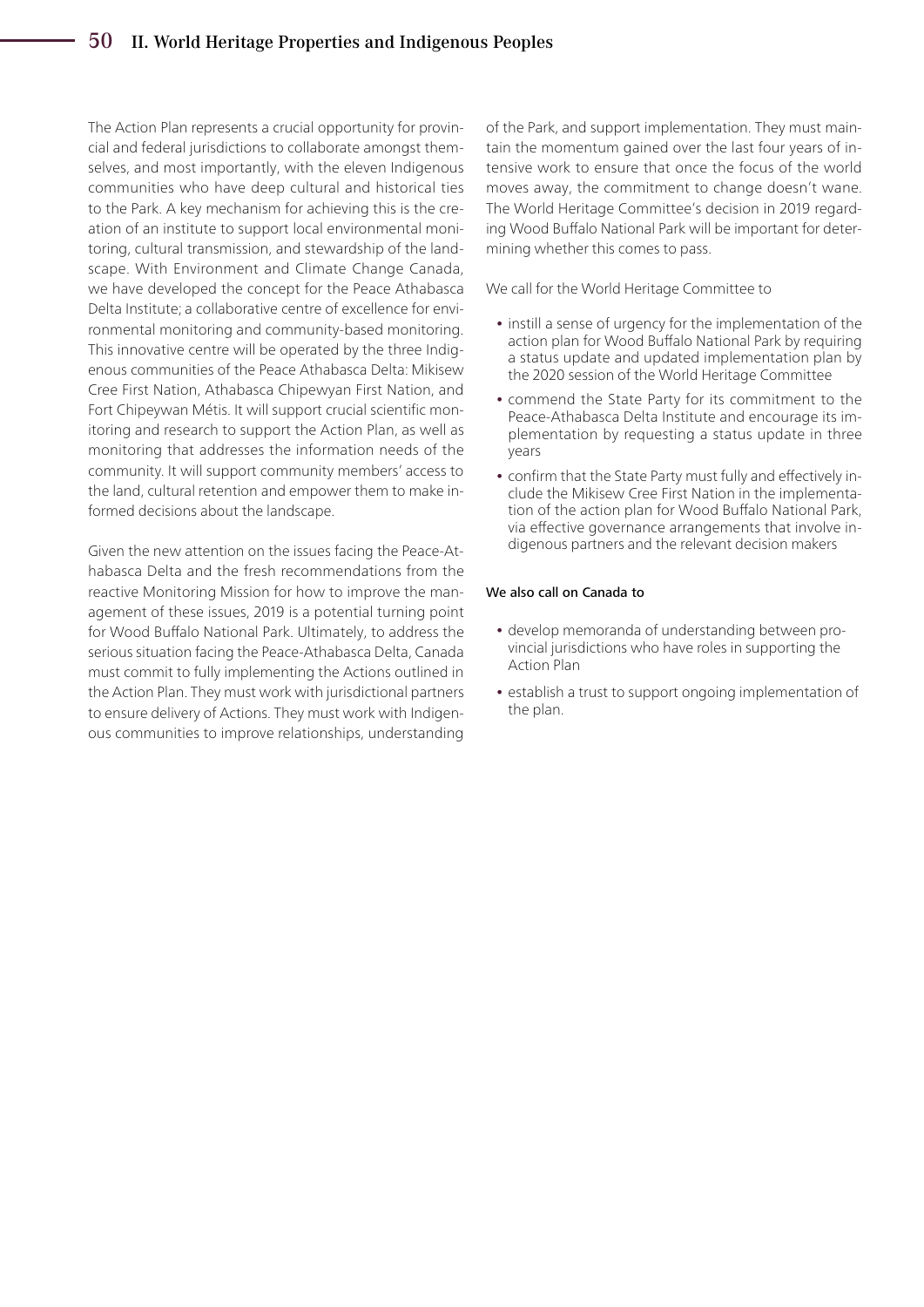Spain, she completed her Bachelor's in Archaeology in Complutense University in Madrid in 2017, but has also a background in Cultural Anthropology. She was granted with an ERASMUS scholarship to attend the Albert-Ludwigs-Universität Freiburg, where she focused her studies on cinema and commun-



ication. She has followed the path of heritage and community engagement not only at university, but also with the undertaking of several internships, not only in her home country, but also in France, Mexico and Cuba. During the summer of 2018 she was granted with a DAAD scholarship to attend Helwan University in Cairo, helping her spe-

cializing on heritage and conflict, which she hopes can help her resolve community conlicts in the future. *Contact: andreamf9@hotmail.com*

#### Louise Matthiesson

Louise Matthiesson is Director of the Queensland Conservation

Council has been involved in environmental and climate campaigns for around 20 years, working for a range of community groups in Victoria and Queensland. Most recently she was the Queensland Campaigner for Solar Citizens and prior to that played a lead role in the Fight for the Reef campaign against new coal mines in the Galilee Basin and port expansions



along the Great Barrier Reef Coast. Louise has also worked as a journalist for ABC radio and a science communicator with the CSIRO.

*Contact: director@qldconservation.org.au*

#### Kreshnik Merxhani

Kreshnik Merxhani (1982) graduated in architecture studies at the Polytechnic University of Tirana in Albania. Since 2008 he has



focused on traditional architecture, restoration projects and artistic photography, particularly in Gjirokastra. From 2008-12 he was trained in restoration by Cultural Heritage without Borders. In 2012-14 he was the project manager of a restoration project of the Hammam (turkish bath) in Kruja, another historic city in Albania. From 2014-16, he was head of the

Technical Department at the Regional Directory of National Culture in Gjirokastra, serving as chief architect for the design of several restoration and revitalization projects. He carried out a risk assessment of all the listed monuments in the region of

Gjirokastra and since 2016, he has been the group leader and architect for restoring the city's old Bazaar. *Contact: ark.kreshnik@gmail.com*

#### Mikisew Cree First Nation

The Mikisew Cree First Nation is an indigenous nation in Canada whose lands and rights depend on the Peace–Athabasca Delta in Wood Buffalo National Park and surrounding waters. The Mikisew Cree signed Treaty 8 in 1899 at Fort Chipewyan on Lake Athabasca. Today, Mikisew members reside in Fort Chipewyan as well as Fort McMurray, Edmonton, Fort Smith, NWT, and elsewhere. The Mikisew Cree filed a petition with the World Heritage Committee in 2014 for the Wood Buffalo National Park World Heritage Site to be inscribed on the List of World Heritage in Danger as a result of threats to the Park from upstream hydropower and oil sands projects and climate change. *Contact: Contact: melody-lepine@mcfngir.ca*

#### Elena Minchenok

Elena Minchenok, born in St Petersburg (Leningrad) in 1983, graduated from St. Petersburg State University as a Slavist. She



was a co-founder of the NGO "Living City" (2006), one of the most influential civic organizations of the 2000s in St. Petersburg. In 2007 she joined the Russian National Heritage Preservation Society, and currently is a project manager within the organization. In 2009 she became a member of ICOMOS, and in 2011-2012 was editor and author of a bilingual

book "Saint Petersburg: Heritage at Risk", a project that involved an international team of contributing authors. She has led a project of bilateral conferences between the St. Petersburg heritage preservation expert community and the one of the WHS Val di Noto (Sicily) in collaboration with CUNES (Coordinamento Città UNESCO Sicilia), ICOMOS St. Petersburg and the Likhachev Foundation.

*Contact: e.minchenok@gmail.com*

#### Hartmut Müller



Hartmut Müller was born 1945 in Meiningen/Thuringia, Germany. From 1965 to 1972 he studied biology at the University of Greifswald where he also received his PhD. Hartmut has a lifetime interest and professional commitment in nature conservation, and is a specialist in ornithology. He was in charge of setting up the Lower Oder National Park

in Brandenburg/ Germany and became its founding director from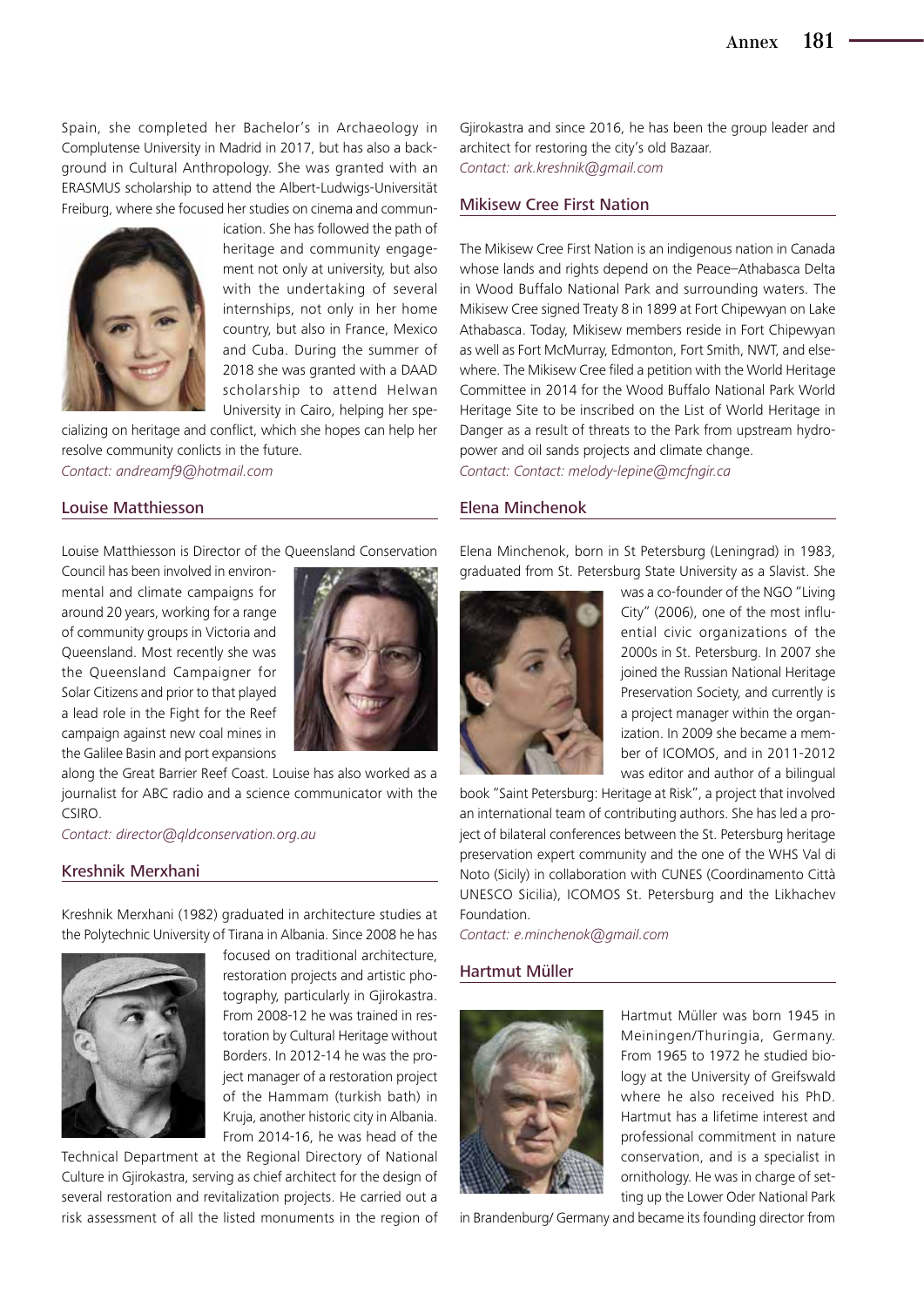

# World Heritage Watch Report 2019